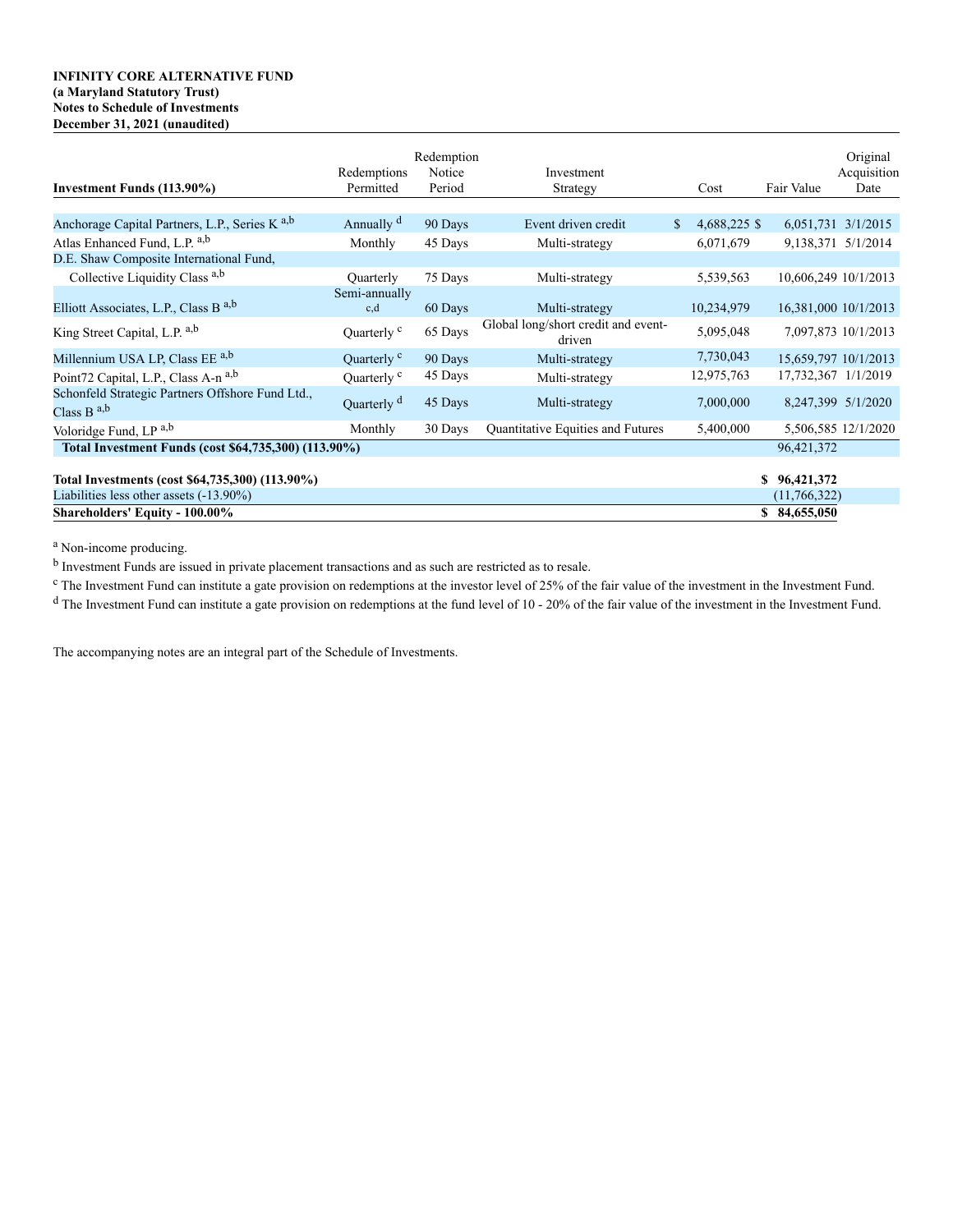## **INFINITY CORE ALTERNATIVE FUND (a Maryland Statutory Trust) Notes to Schedule of Investments December 31, 2021 (unaudited)**

The Infinity Core Alternative Fund (the "Fund") invests primarily in general or limited partnerships, funds, corporations, trusts or other investment vehicles (collectively, "Investment Funds") based primarily in the United States. The Board of Trustees of the Fund (the "Board") has established a Valuation Committee to oversee the valuation of the Fund's investments on behalf of the Fund. The Board has approved valuation procedures for the Fund (the "Valuation Procedures"). The Valuation Procedures provide that the Fund will value its investments in direct investments and Investment Funds at fair value.

The valuations of investments in Investment Funds are supported by information received from the Investment Funds such as monthly net asset values, investor reports, and audited financial statements, when available.

In accordance with the Valuation Procedures, fair value as of each month-end or other applicable accounting periods ordinarily will be the value determined as of such date by each Investment Fund in accordance with the Investment Fund's valuation policies and reported at the time of the Fund's valuation. As a general matter, the fair value of the Fund's interest in an Investment Fund will represent the amount that the Fund could reasonably expect to receive from the Investment Fund if the Fund's interest was redeemed at the time of valuation, based on information reasonably available at the time the valuation is made and that the Fund believes to be reliable. In the event that the Investment Fund does not report a month-end value to the Fund on a timely basis, the Fund will determine the fair value of such Investment Fund based on the most recent final or estimated value reported by the Investment Fund, as well as any other relevant information available at the time the Fund values its portfolio. Using the nomenclature of the hedge fund industry, any values reported as "estimated" or "final" are expected to reasonably reflect fair market values of securities when available or fair value as of the Fund's valuation date. A substantial amount of time may elapse between the occurrence of an event necessitating the pricing of the Fund's assets and the receipt of valuation information from the underlying manager of an Investment Fund.

If it is probable that the Fund will sell an investment at an amount different from the net asset valuation or in other situations where the month-end valuation of the Investment Fund is not available, or when the Fund believes alternative valuation techniques are more appropriate, First Trust Capital Management L.P. (formerly known as Vivaldi Asset Management, LLC) (the "Investment Manager"), Infinity Capital Advisors, LLC (the "Sub-Adviser" and, together with the Investment Manager, the "Advisers") and the Valuation Committee may consider other factors, including subscription and redemption rights, expected discounted cash flows, transactions in the secondary market, bids received from potential buyers, and overall market conditions in determining fair value.

The Fund classifies its assets and liabilities into three levels based on the lowest level of input that is significant to the fair value measurement. Estimated values may differ from the values that would have been used if a ready market existed or if the investments were liquidated at the valuation date.

The three-tier hierarchy distinguishes between (1) inputs that reflect the assumptions market participants would use in pricing an asset or liability developed based on market data obtained from sources independent of the reporting entity (observable inputs) and (2) inputs that reflect the reporting entity's own assumptions about the assumptions market participants would use in pricing an asset or liability developed based on the best information available in the circumstances (unobservable inputs) and to establish classification of fair value measurements for disclosure purposes.